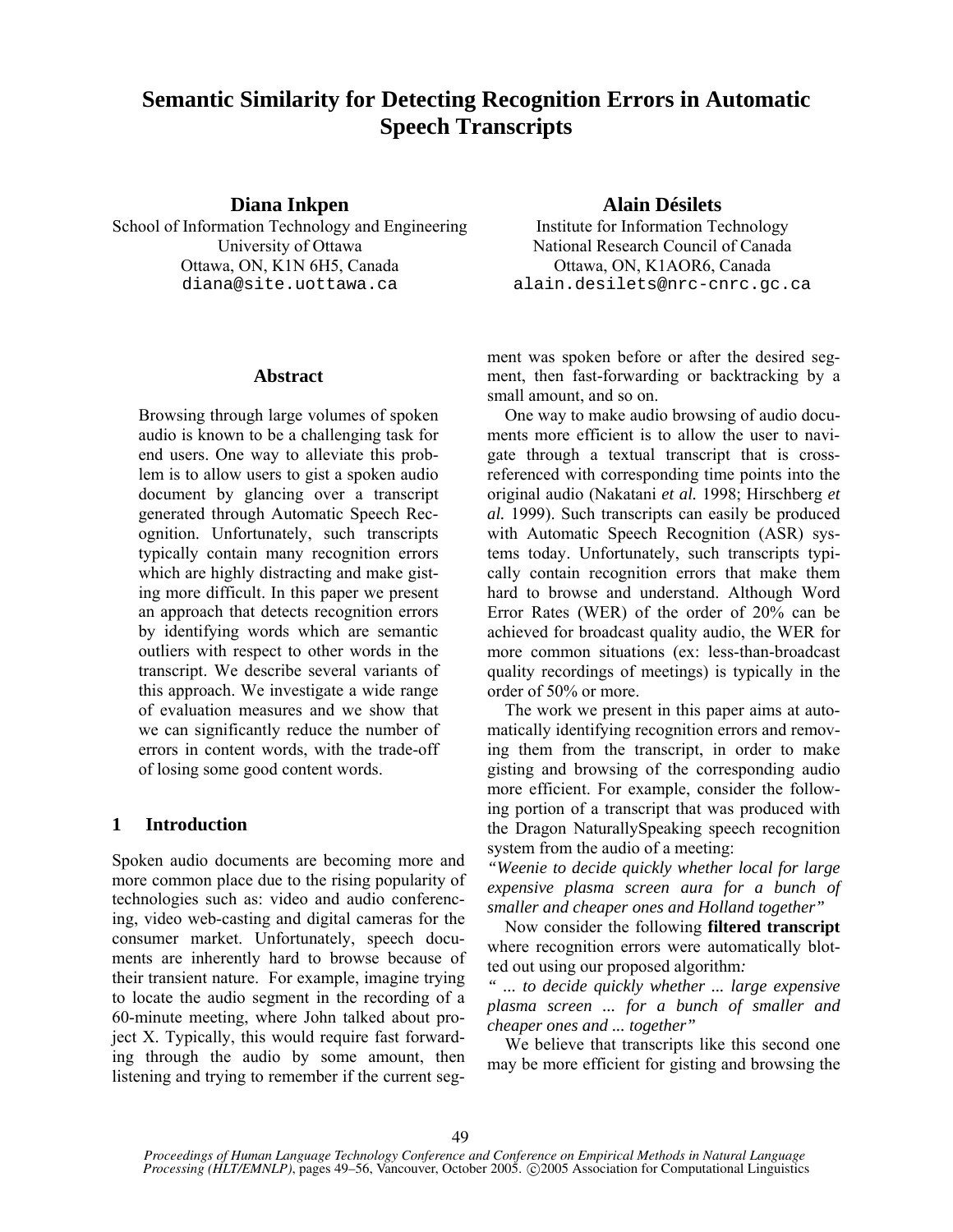content of the original audio whose **correct transcript** is:

*"We need to decide quickly whether we will go for a large expensive plasma screen or for a bunch of smaller and cheaper ones and tile them together."* 

Our approach to filtering recognition errors is to identify **semantic outliers**. By this, we mean words that do not cohere well semantically with other words in the transcript. More often than not, such outliers turn out to be mistranscribed words. We present several variants of an algorithm for identifying semantic outliers, and evaluate them in terms of how well they are able to filter out recognition errors.

# **2 Related Work**

Hirschberg *et al.* (1999), and Nakatani *et al.* (1998) proposed the idea of using automatic transcripts for gisting and navigating audio documents. Textbased summarization techniques on automatic speech transcription have also been used. For example, the method of Désilets *et al.* (2001) was found to produce accurate keyphrases for transcriptions with Word Error Rates (WER) in the order of 25%, but performance was less than ideal for transcripts with WER in the order of 60%. With such transcripts, a large proportion of the extracted keyphrases included serious transcription errors. Inkpen and Désilets (2004) presented an experiment that filters out errors in keywords extracted from speech, by identifying the keywords that are not semantically close to the rest of the keywords.

Semantic similarity measures were used for many tasks. Two examples are: real-word error correction (Budanitsky and Hirst, 2000) and answering synonym questions (Turney, 2001), (Jarmasz and Szpakowicz, 2003).

There is a lot of research on confidence measures for identifying errors in speech recognition output. Most papers on this topic use information that is internal to the ASR system, generated by the decoder during the recognition process. Examples are likelihood ratios derived by a Viterbi decoder (Gillick *et al.*, 1997), measures of competing words at a word boundary (Cox and Rose, 1996), word score densities in N-best lists, and various acoustic and phonetic features. Machine learning techniques were used to identify the best combinations of features for classification (Chase, 1997) (Schaaf and Kemp, 1997) (Ma *et al.*, 2001)

(Skantze and Edlund, 2004) (Zhou and Meng, 2004) (Zhou *et al.*, 2005). Some of these methods achieve good performance, although they use different test sets and report different evaluation measures from the set we enumerate in Section 6.

In our work, we use information that is external to the ASR system, because new knowledge seems likely to help in the detection of semantic outliers. In this respect, the work of Cox and Dasmahapatra (2000) is closest to ours. They compared the accuracy of a measure based on Latent Semantic Analysis (LSA) (Landauer and Dumais, 1997) to an ASR-based confidence measure, and found that the ASR-based measure (using N-best lists) outperformed the LSA approach. While the N-best lists approach was better at the high-Recall end of the spectrum, the LSA was better at the high-Precision end. They also showed that a hybrid combination of the two approaches worked best. Our work is similar to the LSA-based part of Cox and Dasmahapatra, except that we use **Point-wise Mutual Information** (PMI) instead of LSA. Because PMI scales up to very large corpora, it has been shown to work better than LSA for assessing the semantic similarity of words (Turney, 2001). Another distinguishing feature is that Cox and Dasmahapatra only looked at transcripts with moderate WER, whereas we additionally evaluate the technique for the purpose of doing error filtering on transcripts with high WER, which are more typical of nonbroadcast conversational audio.

# **3 The Data**

We evaluated our algorithms on a randomly selected subset of 100 stories from the TDT2 English Audio corpus. We conducted experiments with two types of automatically-generated speech transcripts. The first ones were generated by the NIST/BBN time-adaptive speech recognizer and have a moderate WER (27.6%), which is representative of what can be obtained with a speakerindependent ASR system tuned for the Broadcast News domain. In the rest of this paper, we refer to these moderate accuracy transcripts as the **BBN dataset**. The second set of transcripts was obtained using the Dragon NaturallySpeaking speakerdependent recognizer. Their WER (62.3%) was much higher because the voice model was not trained for speaker-independent broadcast quality audio. These transcripts approximate the type of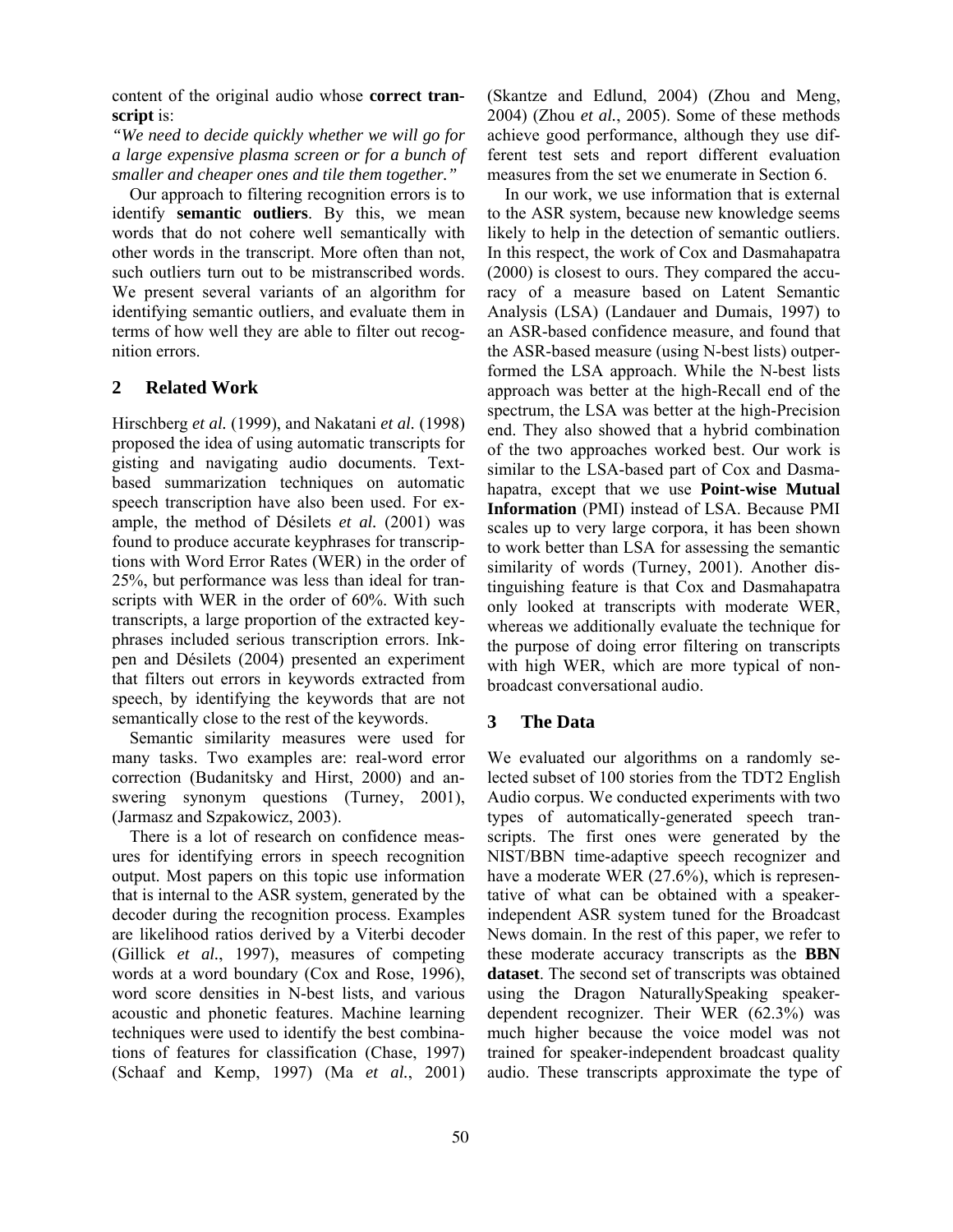high WER seen in more casual less-than-broadcast quality audio. We refer to these transcripts as the **Dragon dataset**.

## **4 The method**

Our algorithm tries to detect recognition errors by identifying and filtering semantic outliers in the transcripts. In other words, it declares as recognition errors all the words with low semantic similarity to other words in the transcript. The algorithm focuses on **content words**, i.e., words that do not appear in a list of 779 stopwords (including closedclass words, such as prepositions, articles, etc.). The reason to ignore stopwords is that they tend to co-occur with most words, and are therefore semantically coherent with most words. The basic algorithm for determining if a word **w** is a recognition error is as follows.

**1.** Compute the **neighborhood** N(w) of w as the set of content words that occur before and after w in a context window (including w itself).

**2.** Compute **pair-wise semantic similarity** scores  $S(w_i, w_j)$  between all pairs of words  $w_i \neq w_j$  (including w) in the neighborhood  $N(w)$ , using a semantic similarity measure. Scale up those  $S(w_i, w_i)$ by a constant so that they are all non-negative, and the smallest one is 0.

**3.** For each  $w_i$  in the neighborhood  $N(w)$  (including w), compute its **semantic coherence** SC(wi). by "aggregating" the pair-wise semantic similarities S(w<sub>i</sub>, w<sub>i</sub>) of w<sub>i</sub> with all its neighbors (w<sub>i</sub>  $\neq$  w<sub>i</sub>) into a single number.

**4.** Let  $SC_{avg}$  be the average of  $SC(w_i)$  over all  $w_i$  in the neighborhood N(w).

**5.** Label w as a recognition error if  $SC(w)$  <  $K^{\prime}SC_{\text{avg}}$ , where K is a parameter that allows us to control the amount of error filtering (K% of the average semantic coherence score). Low values of K mean little error filtering and high values of K mean a lot of error filtering.

We tested a number of variants of Steps 1-3. For Step 1, we experimented with two ways of computing the neighborhood  $N(w)$ . The first approach was to set  $N(w)$  to be all the words in the transcript (the **All** variant). The second neighborhood approach was to set  $N(w)$  to be the set of 10 content words before and after w in the transcript (the **Window** variant).

For Step 2 we experimented with two different measures for evaluating the pair-wise semantic similarities  $S(w_i, w_j)$ . The first measure used a hand-crafted dictionary (the **Roget** variant) whereas the second one used a statistical measure based on a large corpus (the **PMI** variant).

For Step 3 we experimented with different schemes for "aggregating" the pair-wise semantic similarities  $S(w_i, w_i)$  into a single semantic coherence number  $SC(w_i)$  for a given word  $w_i$ . The first aggregation scheme was simply to average the SC(wi) values (the **AVG** variant). Note that with this scheme, we filter words that do not cohere well with all the words in the neighborhood  $N(w)$ . This might be too aggressive in the case of the **All** variant, especially for longer or multi-topic audio documents. Therefore, we investigated other aggregation schemes that only required words to cohere well with a subset of the words in N(w). The second aggregation scheme was to set  $SC(w_i)$  to the value of the most similar neighbor in  $N(w)$  (the **MAX** variant). The third aggregation scheme was to set  $SC(w_i)$  to the average of the 3 most similar neighbors in N(w) (the **3MAX** variant).

Thus, there are altogether  $2x2x3 = 12$  possible configurations of the algorithm. In the rest of this paper, we will refer to specific configurations using the following naming scheme: **Step1Variant-Step2Variant-Step3Variant**. For example, All-PMI-AVG means the configuration that uses the All variant of Step 1, the PMI variant of Step 2, and the AVG variant of step 3.

It is worth noting that all configurations of this algorithm are computationally intensive, mainly because of Step 2. However, since our aim is to provide transcripts for browsing audio recordings, we do not have to correct errors in real time.

#### **5 Choosing a semantic similarity measure**

Semantic similarity refers to the degree with which two words (two concepts) are related. For example, most human judges would agree that *paper* and *pencil* are more closely related than *car* and *toothbrush*. We use the term *semantic similarity* in this paper in a more general sense of *semantic relatedness* (two concepts can be related by their context of use without necessarily being similar).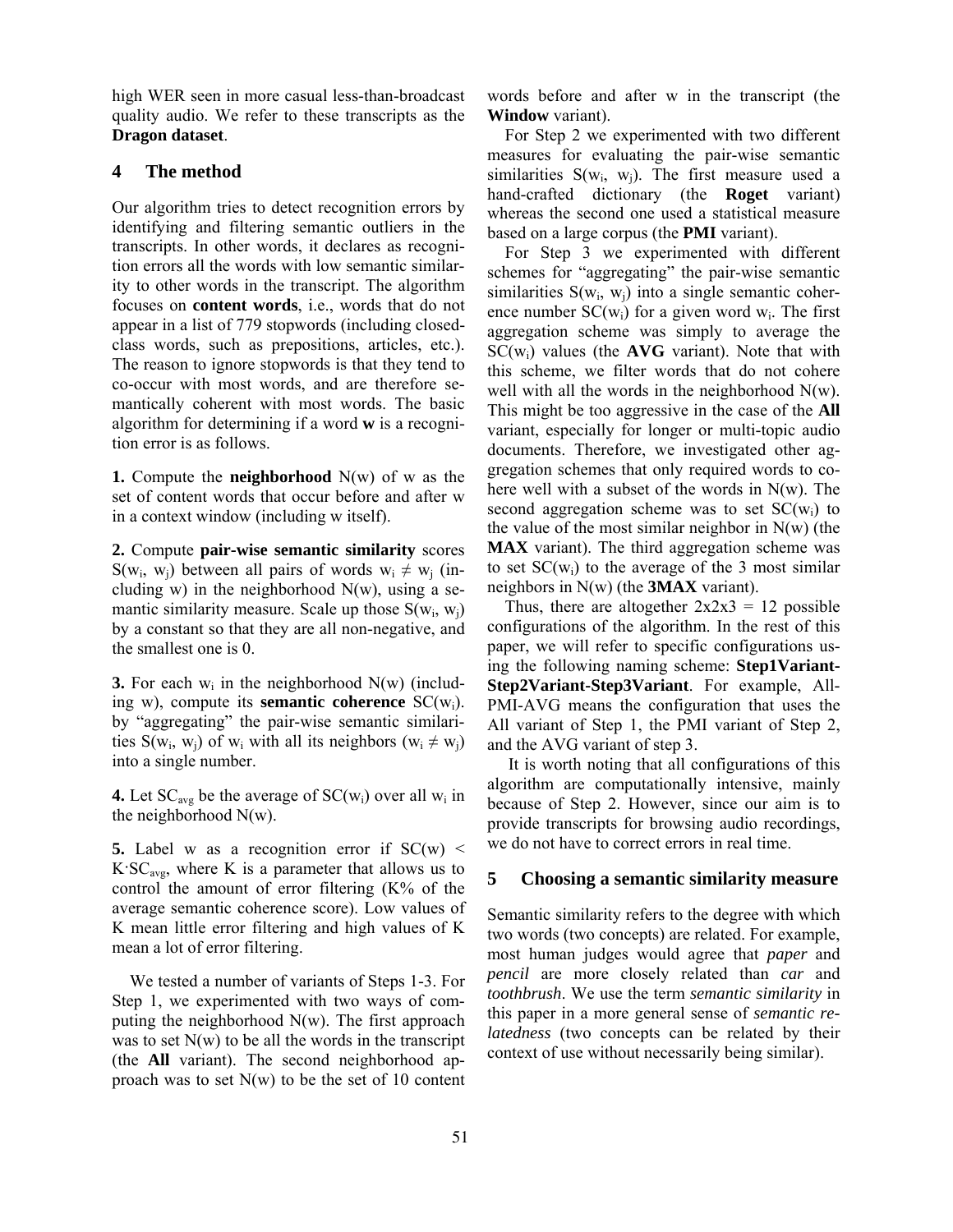There are three types of semantic similarity measures: dictionary-based (lexical taxonomy structure), corpus-based, and hybrid. Most of the dictionary-based measures use path length in WordNet – for example (Leacock and Chodorow, 1998), (Hirst and St-Onge, 1998). The corpusbased measures use some form of vector similarity. The cosine measure uses frequency counts in its vectors and cosine to compute similarity; the simpler methods use binary vectors and compute coefficients such as: Matching, Dice, Jaccard, and Overlap. Examples of hybrid measures, based on WordNet and small corpora, are: Resnik (1995), Jiang and Conrath (1997), Lin (1998). All dictionary-based measures have the disadvantage of limited coverage: they cannot deal with many proper names and new words that are not in the dictionary. For WordNet-based approaches, there is the additional issue that they tend to work well only for nouns because the noun hierarchy in WordNet is the most developed. Also, most of the WordNetbased measures do not work for words with different part-of-speech, with small exceptions such as the extended Lesk measure (Banerjee and Pedersen, 2003).

We did a pre-screening of the various semantic similarity measures in order to choose the one measure of each type (dictionary-based and corpus-based) that seemed most promising for our task of detecting semantic outliers in automatic speech transcripts. The dictionary-based approaches that we evaluated were: the WordNetbased measure by Leacock and Chodorow (1987), and one other dictionary-based measure that uses the Roget thesaurus. The Roget measure (Jarmasz and Szpakowicz, 2003) has the advantage that it works across part-of-speech. The corpus-based measures we evaluated were: (a) the cosine measure based on word co-occurrence vectors (Lesk, 1969), (b) a new method that computes the Pearson correlation coefficient of the co-occurrence vectors instead of the cosine, and (c) a measure based on point-wise mutual information. We computed the first two measures on the 100-million-words British National Corpus  $(BNC)^1$ , and the third one on a much larger-corpus of Web data (one terabyte) accessed through the Waterloo Multitext system (Clarke and Terra, 2003). The reason for using corpora of different sizes is that PMI is the only

 $\overline{a}$ 

one of the three corpus-based approaches that scales up to a terabyte corpus.

We describe here in detail the PMI corpus-based measure, because it is the most important for this paper. The semantic similarity score between two words  $w_1$  and  $w_2$  is defined as the probability of seeing the two words together divided by the probability of each word separately:  $PMI(w_1, w_2) = log$  $[P(w_1,w_2) / (P(w_1) \cdot P(w_2))] = \log [C(w_1,w_2) \cdot N ]$  $(C(w_1) \cdot C(w_2))$ ], where  $C(w_1, w_2)$ ,  $C(w_1)$ ,  $C(w_2)$  are frequency counts, and N is the total number of words in the corpus. Such counts can easily and efficiently be retrieved for a terabyte corpus using the Waterloo Multitext system.

In order to assess how well the semantic similarity measures correlate with human perception, we use the set of 30 word pairs of Miller and Charles (1991), and the 65 pairs of Rubenstein and Goodenough (1965). Both used humans to judge the similarity. The Miller and Charles pairs were a subset of the Rubenstein and Goodenough pairs. Note that both of those sets were limited to nouns that appeared in the Roget thesaurus, and they are therefore favorably biased towards dictionary-based approaches. Table 1 shows the correlation of 5 similarity measures for the Rubenstein and Goodenough (R&G) and Miller and Charles (M&C) dataset. Note that although there are many WordNetbased semantic similarity measures, we only show correlations for Leacock and Chodorow (L&C) because it was previously shown to be better correlated (Jarmasz and Szpakowicz, 2003). We do not show figures for hybrid measures either because the same study showed L&C to be better.

Table 1: Correlation between human assigned and various machine assigned semantic similarity scores.

|     | <b>Dictionary-based</b> |       | Corpus-based |       |       |
|-----|-------------------------|-------|--------------|-------|-------|
|     | L&C                     | Roget | Cos.         | Corr. | PMI   |
| M&C | 0.821                   | 0.878 | 0.406        | 0.438 | 0.759 |
| R&G | 0.852                   | 0.818 | 0.472        | 0.517 | 0.746 |

We see that the WordNet-based L&C measure based (Leacock and Chodorow, 1998 and the Roget measure (Jarmasz and Szpakowicz, 2003) both achieve high correlations but the two vector corpus-based measures (Cosine and Pearson Correlation) achieve much lower correlation. The only corpus-based measure that does well is PMI, probably because of the much larger corpus.

<sup>1</sup> http://www.natcorp.ox.ac.uk/index.html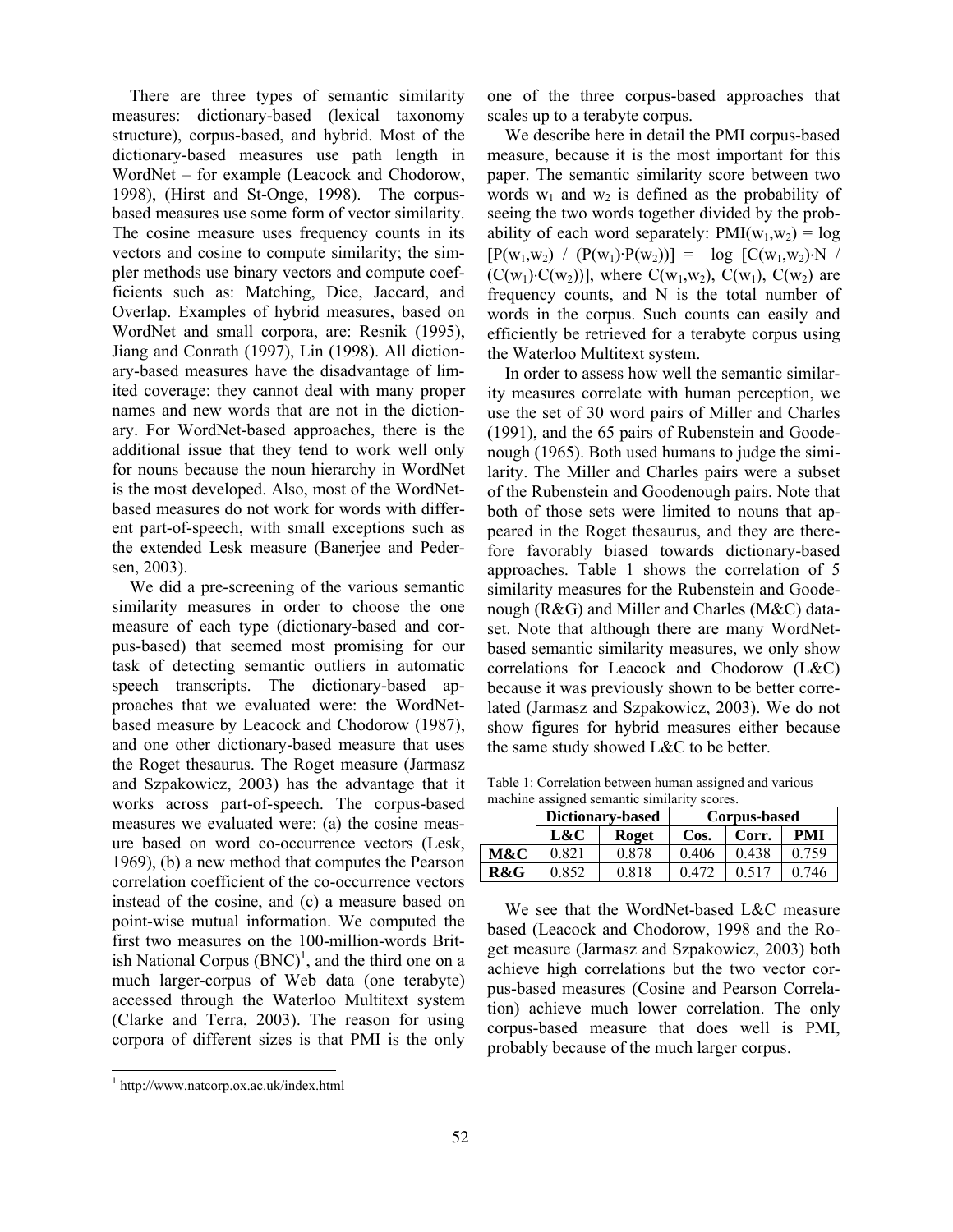We decided to experiment with two of the measures (one corpus-based and one thesaurus based) for computing the semantic similarity of word pairs in Step 2 of the algorithm described in Section 3. The two measures are: PMI computed on the Waterloo terabyte corpus and the Roget-based measure. These two seem the most promising given the nature of our task and the correlation figures reported above.

#### **6 Evaluation Measures**

We use several evaluation measures to determine how well our algorithm works for identifying semantic outliers. As summarized in Table 2, the task of detecting recognition errors can be viewed as a classification task. For each word, the algorithm must predict whether or not that word was transcribed correctly.

Table 2: Recognition error detection can be seen as a classification task.

|                                             | Correctly<br>transcribed<br>(actual) | NOT Correctly<br>transcribed<br>(actual) |
|---------------------------------------------|--------------------------------------|------------------------------------------|
| Correctly<br>transcribed<br>(predicted)     | <b>True Positive</b><br>(TP)         | <b>False Positive</b><br>(FP)            |
| NOT Correctly<br>transcribed<br>(predicted) | <b>False Negative</b><br>(FN)        | True Negative<br>(TN)                    |

Note that we decide if a word is actually correctly transcribed or not by using the alignment of an automatic transcript with the manual transcript. A standard evaluation tool (sclite<sup>2</sup>) computes WER by counting the number of substitutions, deletions, and insertions needed to align a reference transcript with a hypothesis file. It also marks the words that are correct in automatic transcript (the hypothesis file). The rest of the words are the actual recognition errors (the insertions or substitutions). The deletions – words that are absent from the automatic transcript – cannot be tagged by the confidence measure.

We define the following performance measures in order to evaluate the improvement of the filtered transcripts compared to the initial transcripts:

1. **Word error rate** in the initial transcript and in the filtered transcript. These measures can be computed with and without stopwords (for which our

 $\overline{a}$ 

algorithm does not apply). Note that WER without stopwords could be slightly lower than traditional WER mostly because content words tend to be recognized more accurately than stopwords (Désilets *et al.* 2001). When filtering out semantic outliers, there will be gaps in the filtered transcript, therefore the general WER might not improve because it penalizes heavily the deletions.

2. **Content word error rate (cWER)**. This is the error rate in an automatic transcript (initial or filtered) from the point of view of the confidence measure, for the content words only. It penalizes the words in the automatic transcripts that should not be there, but not any missing words (no deletions are penalized). In the case of a transcript filtered by our algorithm, it excludes not only the stopwords, but also the filtered words. We computed cWER with sclite without penalizing for the gaps created by the filtered words.

3. **The percentage of lost good content words (%Lost)**. This is the percentage of correctly recognized content words which are lost in the process of filtering out recognition errors, defined as:  $\%$ Lost = 100 \* FN / (TP + FN). We could also compute the **percent of discarded words**, without regard if they should have been filtered out or not.  $D = (TN + FN) / (TP + FP + TN + FN).$ 

4. **Precision (P)**, **Recall (R)** and **F-measure**. **Precision** is the proportion of truly correct words contained in the list of content words which the algorithm labeled as correct. **Recall** is the proportion of truly correct content words that the algorithm was able to retain. **F-measure** is the geometric mean of P and R and expresses a tradeoff between those two measures.  $P = TP / (TP +$ FP);  $R = TP / (TP + FN)$ ;  $F = 2PR / (P + R)$ .

## **7 Results**

We ran various configurations of the algorithm described in Section 4 on the 100 story sample from the TDT2 corpus. This section discusses the results of those experiments. We studied the Precision-Recall (P-R) curves for various configurations of our algorithm over the 100 stories, for the two types of transcripts: the BBN and Dragon datasets. Figures 1 and 2 show an example for each dataset. Each point on a P-R curve shows the Precision and Recall for one value of K in  $\{0, 20, 40, 60, 80, 80\}$ 

<sup>&</sup>lt;sup>2</sup> http://www.nist.gov/speech/tools/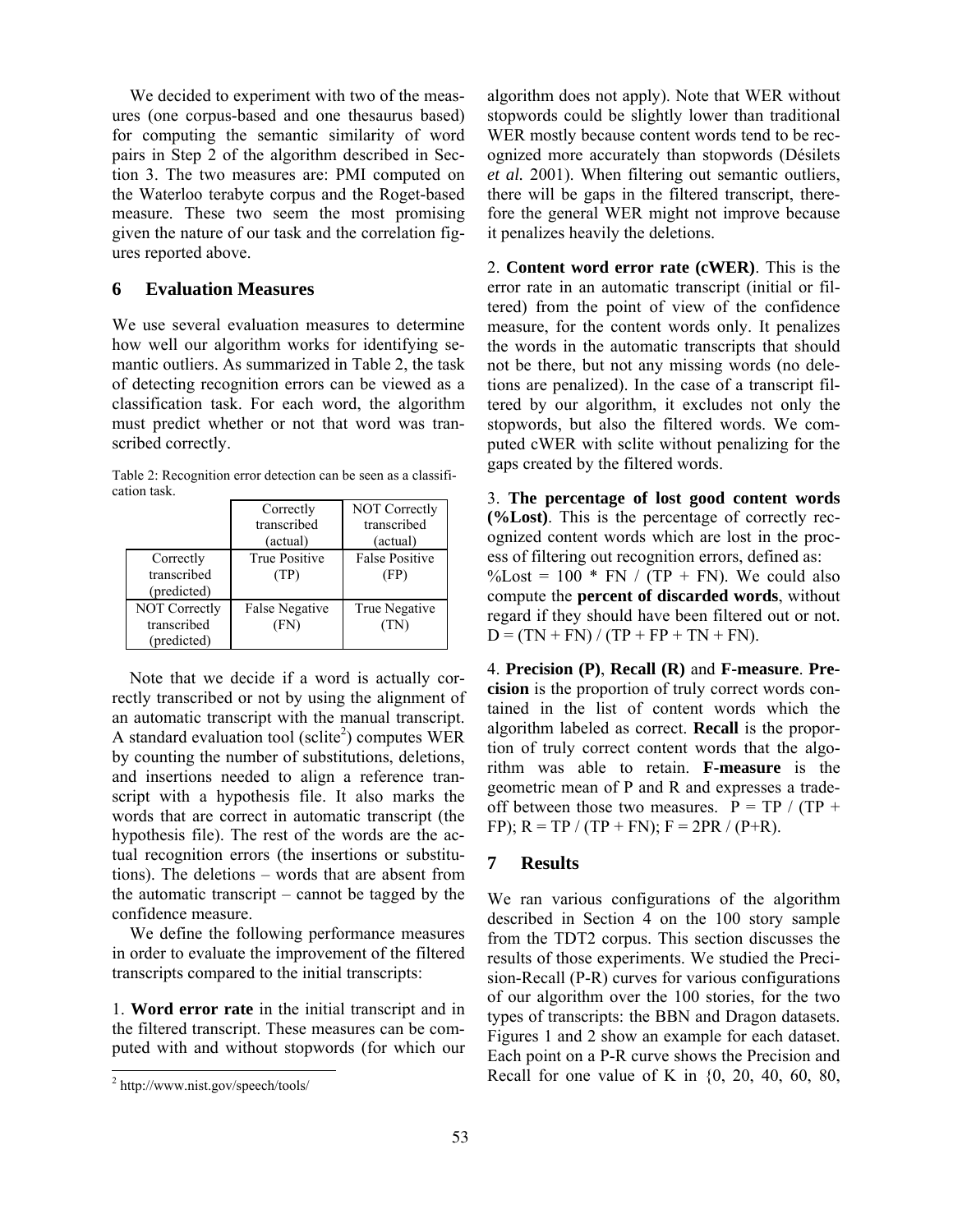100, 120, 140, 160, 180, 200}. Points on the left correspond to aggressive filtering (high values of K), whereas points on the right correspond to lenient filtering (low values of K).

First, we looked at the relative merits of the two semantic similarity measures (PMI and Roget) for Step 2. Figures 1 and 2 plot the P-R curves for the All-PMI-AVG and All-Roget-AVG configurations. The graphs clearly indicate that PMI performs better, especially for the high WER Dragon dataset. So PMI was used in the rest of the experiments.

Next, we looked at the variants for setting up the neighborhood N(w) in Step 1 (All vs. Window). The three P-R curves for All-PMI-X and Window-PMI-X for all aggregation approaches X in {AVG, MAX, 3MAX} are not shown here because they were similar to the P-PMI curves from Figures 1 and 2, for the BBN dataset and for the Dragon dataset, respectively. The Window variant was marginally better for X=MAX on both datasets, as well as for X=3MAX on the BBN dataset. In all other cases, the Window and All variants performed approximately the same.

Next, we looked at the different schemes for aggregating the pair-wise similarity scores in Step 3 (AVG, MAX, 3MAX). By plotting the P-R curves for All-PMI-AVG, All-PMI-MAX, and All-PMI-3MAX for both datasets we obtained again curves similar to the P-PMI curves from Figures 1 and 2. It seemed that AVG performs slightly better for high Recall, the difference being more marked when there is no windowing or when we are working on the Dragon dataset. The 3MAX and MAX variants seemed to be slightly better at high Precision with acceptable Recall values, with 3MAX being always equal or very slightly better than MAX. In an audio gisting and browsing context Precision is more important than Recall, therefore we can choose 3MAX.

Having established Window-PMI-3MAX as one of the better configurations, we now look more closely at its performance.

Figures 3 and 4 show how the content word error rate (cWER), the percentage of lost good words  $\frac{6}{6}$ Lost), and the F-measure vary as we apply more and more aggressive error filtering (by increasing K) to both datasets. We see that our semantic outlier filtering approach is able to significantly reduce the number of transcription errors, while losing some correct words. For example, with the



Fig 1: P-R curves of PMI vs. Roget (with All and AVG) on the BBN dataset. Each P-R point corresponds to a different value of the threshold K (high Recall for low values of K, high Precision for high values of K).



Fig 2: P-R curves of PMI vs. Roget (with All and AVG) on the Dragon dataset



Fig.3. Content Words Error Rate (cWER), %Lost good keywords (%Lost) and F-measure as a function of the filtering level K for the Window-PMI-3MAXconfiguration on the BBN dataset.



Fig.4. Content Words Error Rate (cWER), %Lost good keywords (%Lost) and F-measure as a function of the filtering level K for the Window-PMI-3MAX configuration on the Dragon dataset.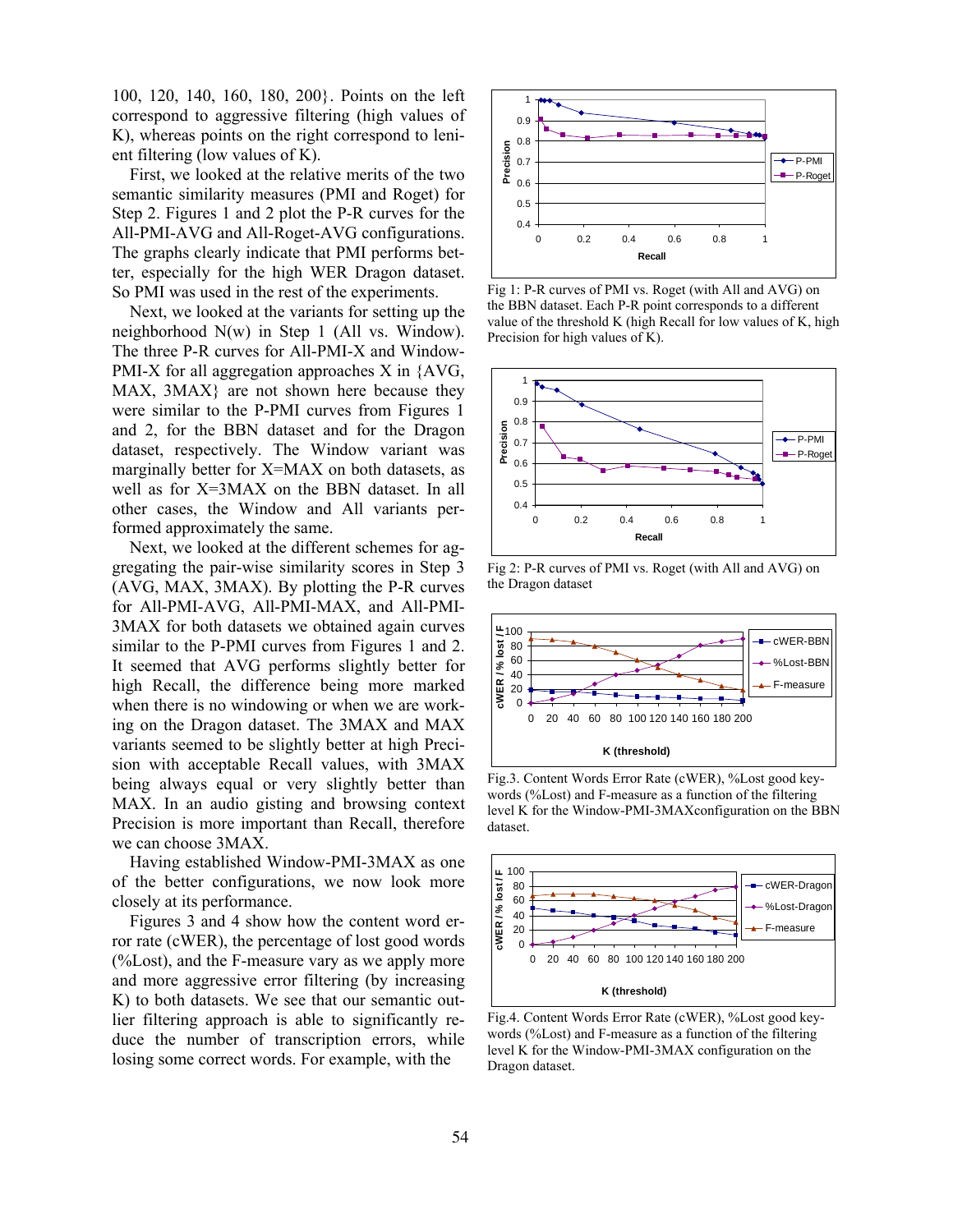moderately accurate BBN dataset, we can reduce cWER by 50%, while losing 45% of the good content words  $(K=100)$ . For the low accuracy Dragon dataset, we can reduce cWER by 50%, while losing 50% of the good content words (K=120). We can choose lower thresholds, for smaller reduction in cWER but smaller percent of lost good content words. Even small reductions in cWER are important, especially for less-than-broadcast conditions where WER is initially very high.

In general, we were not able to show an improvement in WER computed in a standard way (item 1 in Section 6), because of the high penalty due to deletions for both filtered semantic outliers and lost good content words. The percent of lost good words is admittedly too high, but this seems to be the case for speech error confidence measures (which do not remove the words tagged as incorrect). Also, for the purpose of audio browsing and gisting, we believe that fewer errors even with loss of content are preferable for intelligibility.

Comparing our results to those reported by Cox and Dasmahapatra (2000) our PMI-based measure seems to performs better than their LSA-based measure, judging by the shape of the Precision-Recall curves. (For example, at Precision=90%, they obtained Recall=12%, whereas we obtain 20%. At Precision=80%, they obtain Recall=50%, whereas we get Recall=100%.) Note however that their results and ours are not completely comparable since the experiments used different audio corpora (WSJCAM0 vs. TDT2), but those two corpora seem to exhibit similar initial WERs (the WER appears to be around 30% for WSJCAM0; the WER is 27.6% for our BBN dataset). Also, it is worth noting the LSA measure was computed based on a corpus that was very similar to the audio corpus used to evaluate the performance of the measure (both were Wall Street Journal corpora). If one was to evaluate this measure on audio from a completely different domain (ex: news in the scientific or technical domain), one would expect the performance to drop significantly. In contrast, our PMI measure was computed based on a general sample of the World Wide Web, which was not tailored to the audio corpus used to evaluate its performance. Therefore, our numbers are probably more representative of what would be experienced with audio corpora outside of the Wall Street Journal domain.

#### **8 Conclusion and Future Work**

We presented a basic method for filtering recognition errors of content words from automatic speech transcripts, by identifying semantic outliers. We described and evaluated several variants of the basic algorithm.

In future work, we plan to run our experiments on other datasets when they become available to us. In particular, we want to experiment with multi-topic audio documents where we expect more marked advantages for windowing and alternative aggregation schemes like MAX and 3MAX. We plan to explore ways to scale up other corpusbased semantic similarity measures to large terabyte corpora. We plan to explore more approaches to detecting semantic outliers, for example clustering or lexical chains (Hirst and St-Onge, 1997).

The most promising direction is to combine our method with confidence measures that use internal information from the ASR system (although the internal information is hard to obtain when using an ASR as a black box, and it could be recognizerspecific). A combination is likely to improve the performance, with the PMI-based measure contributing at the high-Precision end and the internal ASR measure contributing to the high-Recall end of the spectrum. To increase Recall we can also identify named entities and not filter them out. Some named entities could have high semantic similarity with the text if they are frequently mentioned in the same contexts in the Web corpus, but some names could be common to many contexts.

Another future direction will be to actually correct the errors instead of just filtering them out. For example, we might look at the top N speech recognizer hypotheses (for a fairly large N like 1000) and choose the one that maximizes semantic cohesion. A final direction for research is to conduct experiments with human subjects, to evaluate the degree to which filtered transcripts are better than unfiltered ones for tasks like browsing, gisting and searching audio clips.

#### **Acknowledgments**

We thank the following people: Peter Turney and his colleagues for useful feedback; Gerald Penn for feedback on earlier versions of this paper; Egidio Terra and Charlie Clarke for giving us permission to use the Multitext System, the NRC copy; Mario Jarmasz and Stan Szpakowicz for sharing their code for the Roget similarity measure; Aminul Islam for the